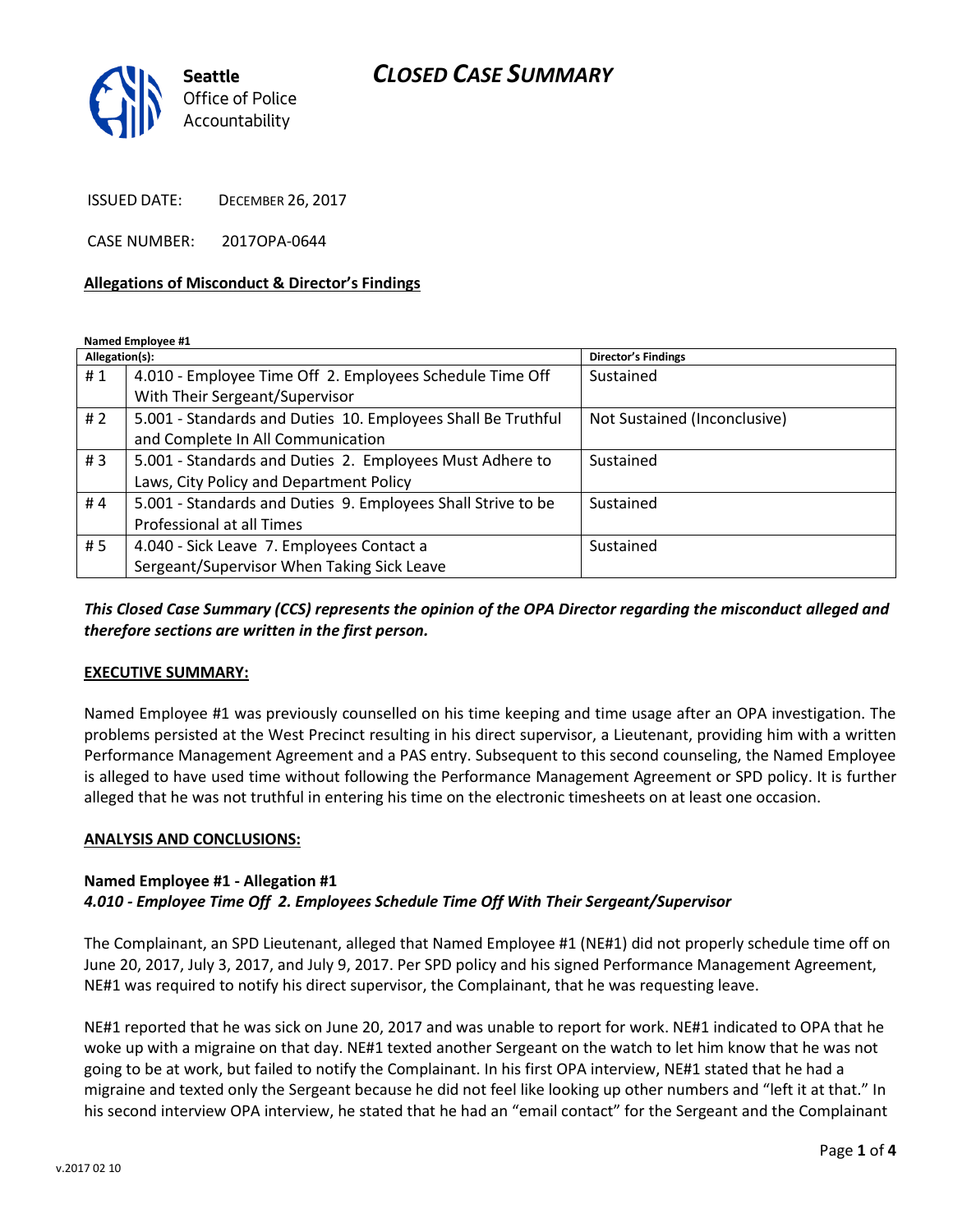

# *CLOSE CASE SUMMARY*

OPA CASE NUMBER: 2017OPA-0644

and thought that he had sent the notification of a sick day to both. However, the Complainant indicated that he did not receive the notification of NE#1's intent to take a sick day. (*See* Original Case Summary #1.)

On July 3, 2017 and July 9, 2017, NE#1 took vacation days without securing the proper authorization. NE#1 asserted in his OPA interview that he did not know when he scheduled these days off and whether he did so before or after the Performance Management Agreement. He also could not remember whether he actually asked the Complainant for permission to take vacation on the listed dates; however, the Complainant indicated that he did not receive a request for the days off from NE#1. (See Original Complaint Summary #2.)

The failure to obtain proper authorization for his leave time violated policy. Absent specific approval for the days off it was expected that the NE#1 would report for work as required. I further note that NE#1's inability to recall whether he did or did not request time off is concerning when taking into account his previous OPA complaints, counselling and the Performance Management Agreement.

For these reasons, I recommend that this allegation be Sustained.

Recommended Finding: **Sustained**

# **Named Employee #1 - Allegation #2** *5.001 - Standards and Duties 10. Employees Shall Be Truthful and Complete In All Communication*

The Complainant alleged that NE#1 was not truthful when he was three hours late for work on July 7, 2017, and failed to mark that on his electronic timesheet. Even though NE#1 was three hours late on that date, his timesheet was submitted for approval with nine hours of regular time worked. During his later review, the Complainant corrected the timesheet and re-submitted it.

At his OPA interview, NE#1 acknowledged that he should have marked the three hours as vacation time or some other form of discretionary time. He dismissed his failure to do so as human error that he anticipated would be checked by the Complainant and corrected if wrong. Notably, at his interview, he repeatedly stated that he expected the Complainant to check for inaccuracies in his timesheet and failed to take responsibility for his own actions.

Timesheets require that employees certify that they have recorded their hours accurately. Because sergeants are afforded significant autonomy it is particularly incumbent on them to ensure an accurate timesheet. Had the Complainant not personally observed NE#1 arriving late for work, this discrepancy would likely never have been discovered. While a direct supervisor is required verify that timesheets are completed correctly, this does not relieve the employee of the responsibility to accurately and honestly record their time. NE#1 was acutely aware of this responsibility given his past history and his placement on a Performance Management Agreement.

While I have significant concerns with NE#1's conduct, there is insufficient evidence for me to find by a clear and convincing standard that he was deliberately dishonest in this regard.

As such, I recommend that this allegation be Not Sustained – Inconclusive.

Recommended Finding: **Not Sustained (Inconclusive)**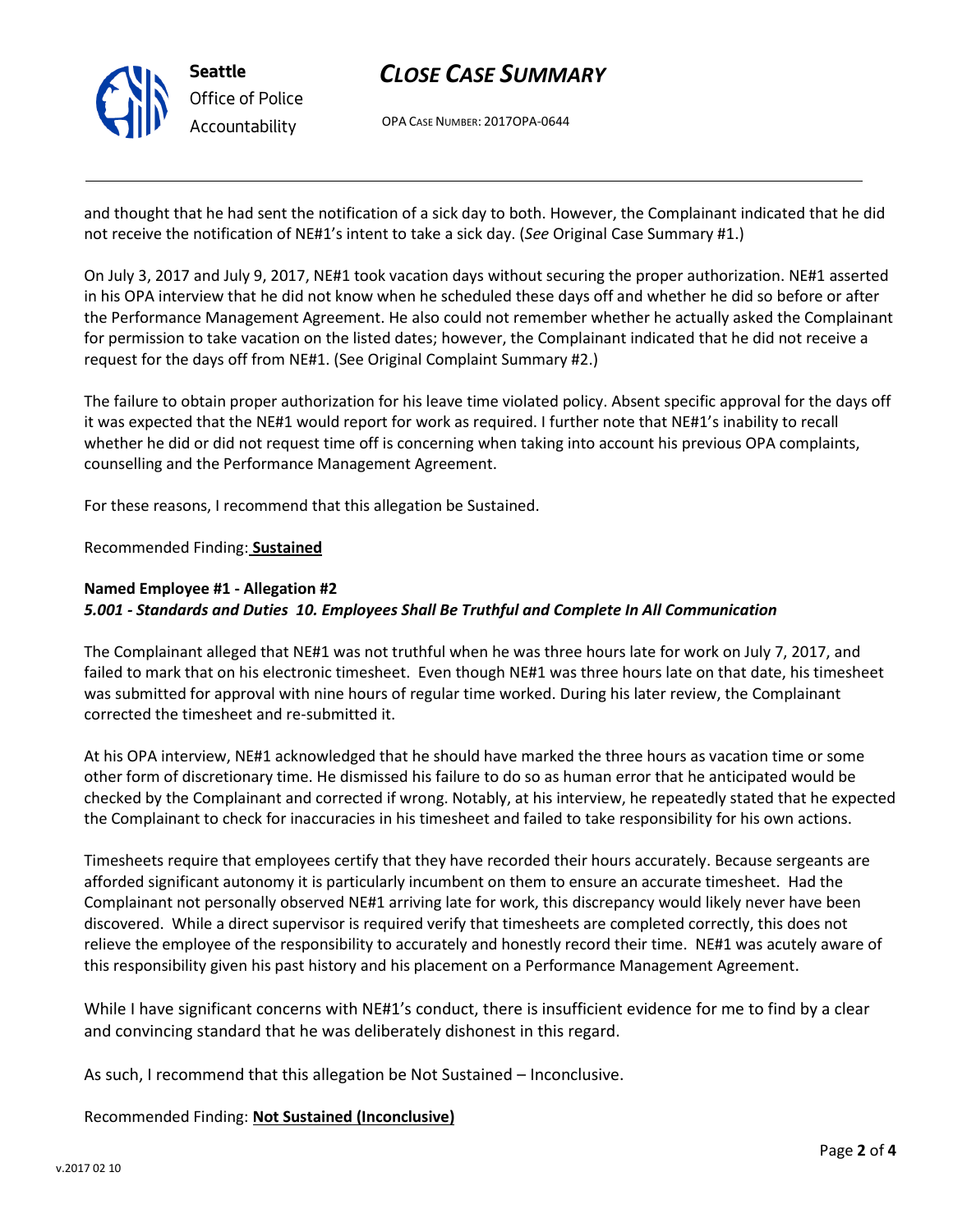OPA CASE NUMBER: 2017OPA-0644

# **Named Employee #1 - Allegation #3** *5.001 - Standards and Duties 2. Employees Must Adhere to Laws, City Policy and Department Policy*

While I cannot conclusively determine that NE#1 was dishonest, I have no such problem finding that his actions violated SPD Policy 5.001-POL-2. NE#1 violated SPD policy and, arguably, City of Seattle law when he did not complete his timesheet accurately and when he took leave without proper authorization. By failing to do so, he attempted to accrue benefits to which he was not entitled. Even if such conduct was ultimately not prosecutable, it was in clear violation of policy. Accordingly, I recommend that this allegation be Sustained.

## Recommended Finding: **Sustained**

## **Named Employee #1 - Allegation #4**

**Seattle**

*Office of Police Accountability*

## **5.001 - Standards and Duties 9. Employees Shall Strive to be Professional at all Times**

In inaccurately recording his time and by failing to comply with his Performance Management Agreement, NE#1 violated the Department's professionalism policy.

SPD Policy 5.001-POL-9 requires that SPD employees "strive to be professional at all times." The policy further instructs that "employees may not engage in behavior that undermines public trust in the Department, the officer, or other officers." (SPD Policy 5.001-POL-9.)

The Department and the public expects that government employees will accurately memorialize their time and will only seek compensation for the hours they actually work. However, NE#1 has repeatedly arrived late at work, failed to properly complete his timesheet, and has not sought the necessary authorization for leave time. This conduct is unprofessional, undermines the integrity of SPD and his fellow officers, and is contrary to the expectations of the Department and the community. For these reasons, this allegation should be Sustained.

Recommended Finding: **Sustained**

# **Named Employee #1 - Allegation #5** *4.040 - Sick Leave 7. Employees Contact a Sergeant/Supervisor When Taking Sick Leave*

The Complainant alleged that NE#1 violated the sick leave policy when he failed to notify the Complainant that he was taking a sick day on June 20, 2017. As indicated above, NE#1 first indicated that he was too sick to notify the Complainant, but stated that he sent a text to the Sergeant. At his second OPA interview, NE#1 explained that he thought he sent an "email contact" to both the Sergeant and the Complainant, but he could not recall.

First, I note that NE#1's own account is internally inconsistent, which raises questions as to his overall credibility. Second, even if NE#1 was too sick at the beginning of his shift to notify the Complainant of his absence, he should have done so later in the day. This is particularly the case given that he was on a Performance Management Plan that required such conduct. However, he failed to do so.